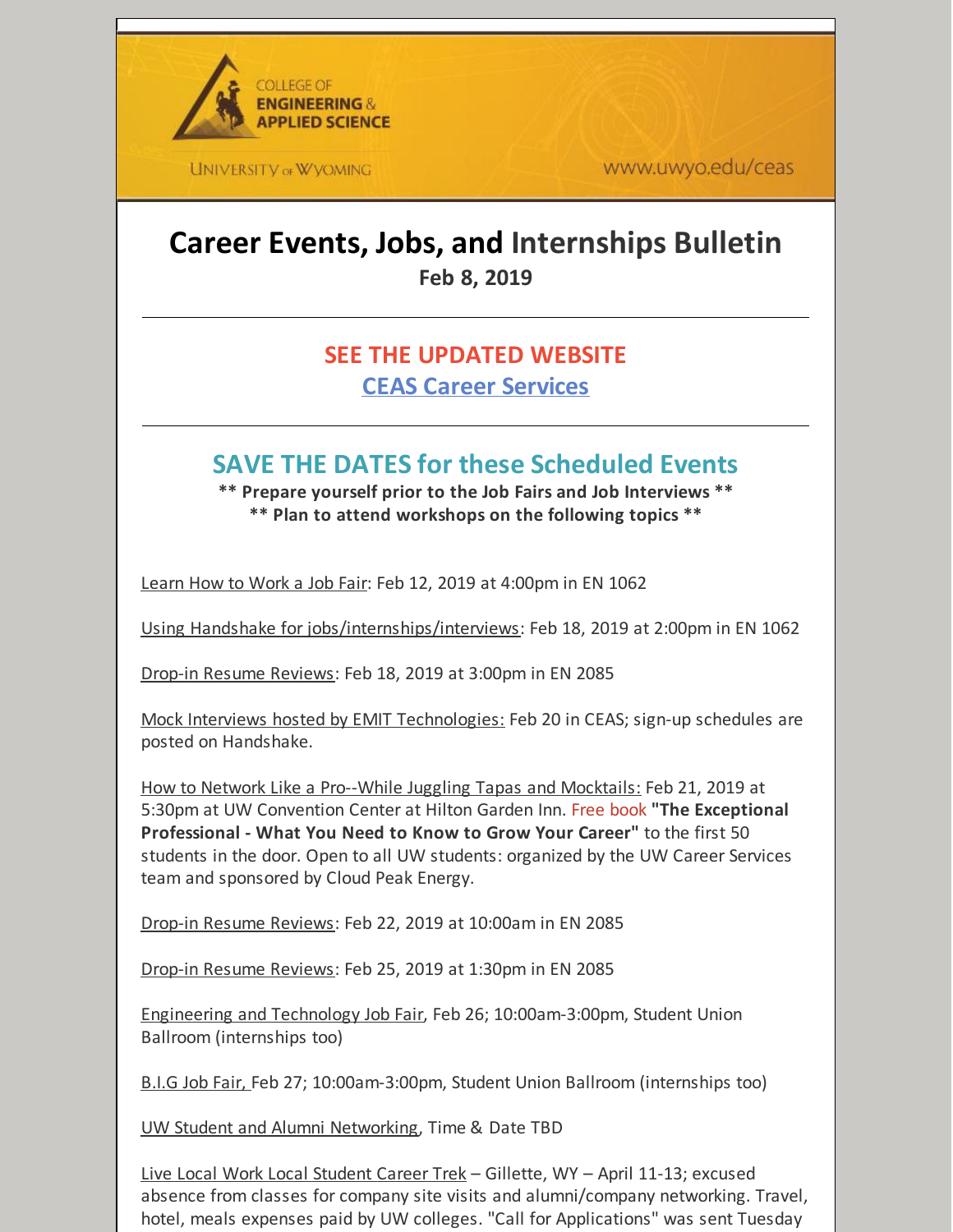(Feb 5, late afternoon - check email/spam folders). Final deadline to apply is Feb 21; contact **Ann [Jones](mailto:aljones@uwyo.edu)** if having questions.

**All events days/times/locations are on** *Handshake***. All events open to any UW student regardless of major or year in college**

## **Company Information Sessions**

TechnipFMC Info Session: Feb 25, 2019 at 5:30pm in EN 3070 BNSF Railway Info Session: Feb 28, 2019 at 12:00pm in EN 1062 (more info below) Halliburton Info Session: March 11, 2019 at 5:00pm in EN 3114

**INTERNSHIPS/JOBS RECEIVED VIA EMAIL**

**(apply as directed in each notice)**

#### **EMIT TECHNOLOGIES (INTERNSHIP)**

Seeking an Engineering Intern for May 20th - August 23rd, 2019. EMIT will accept juniors, seniors or graduate students of any engineering major for this position. Intern must have at least a 3.0 GPA, and have completed their sophomore year. This paid internship offers \$15 per hour, housing, and potential career with one of the most advanced and progressive manufacturers in the State of Wyoming.

To apply, send an email with a resume attached to Kai Phillips, Director of Human Resources: **[kphillips@emittechnologies.com](mailto:kphillips@emittechnologies.com)**

(2/8/19)

#### **JR ENGINEERING**

**Seeking a land surveyor.** The person who fills this position is responsible for day-today production of survey documents; and coordinates with the Director of Survey in the planning and oversight of the project to meet budget and time frame targets. This person will perform survey work under state guidelines for various types of surveys; such as ALTA surveys, right-of-way plans, boundary surveys, improvement location certificates, drainage certificates and legal descriptions.

**Knowledge, Skill and Ability:** Requires self-motivation, advanced technical survey knowledge, mental flexibility to transition easily between graphic maps, written directions, and the physical environment, analyzes and prioritizes information to make appropriate recommendations, proficiency with AutoCad Civil 3D and Microsoft Office computer software.

**They will be attending the Feb. 26 th Career Fair to talk with May graduates.** (2/8/19)

#### **OFFICE OF ENERGY EFFICIENCY & RENEWABLE ENERGY**

The U.S. Department of Energy EERE Robotics Internship Program is a 10-week summer internship program for students majoring in a field related to robotics, manufacturing, or engineering. To be eligible you must be a U.S. citizen, be at least 18 years old by May 1, 2019, be an undergraduate or graduate student, or recent graduate of an accredited institution of higher education majoring in science, technology, engineering, or mathematics related to robotics and/or manufacturing. **Application deadline:** March 5, 2019 5:00 PM EST **How to Apply:** Applications and supporting materials must be submitted at

<https://www.zintellect.com/Opportunity/Details/EERE-Robotics-2019>

For questions email [robotics.internships@orau.org](mailto:robotics.internships@orau.org)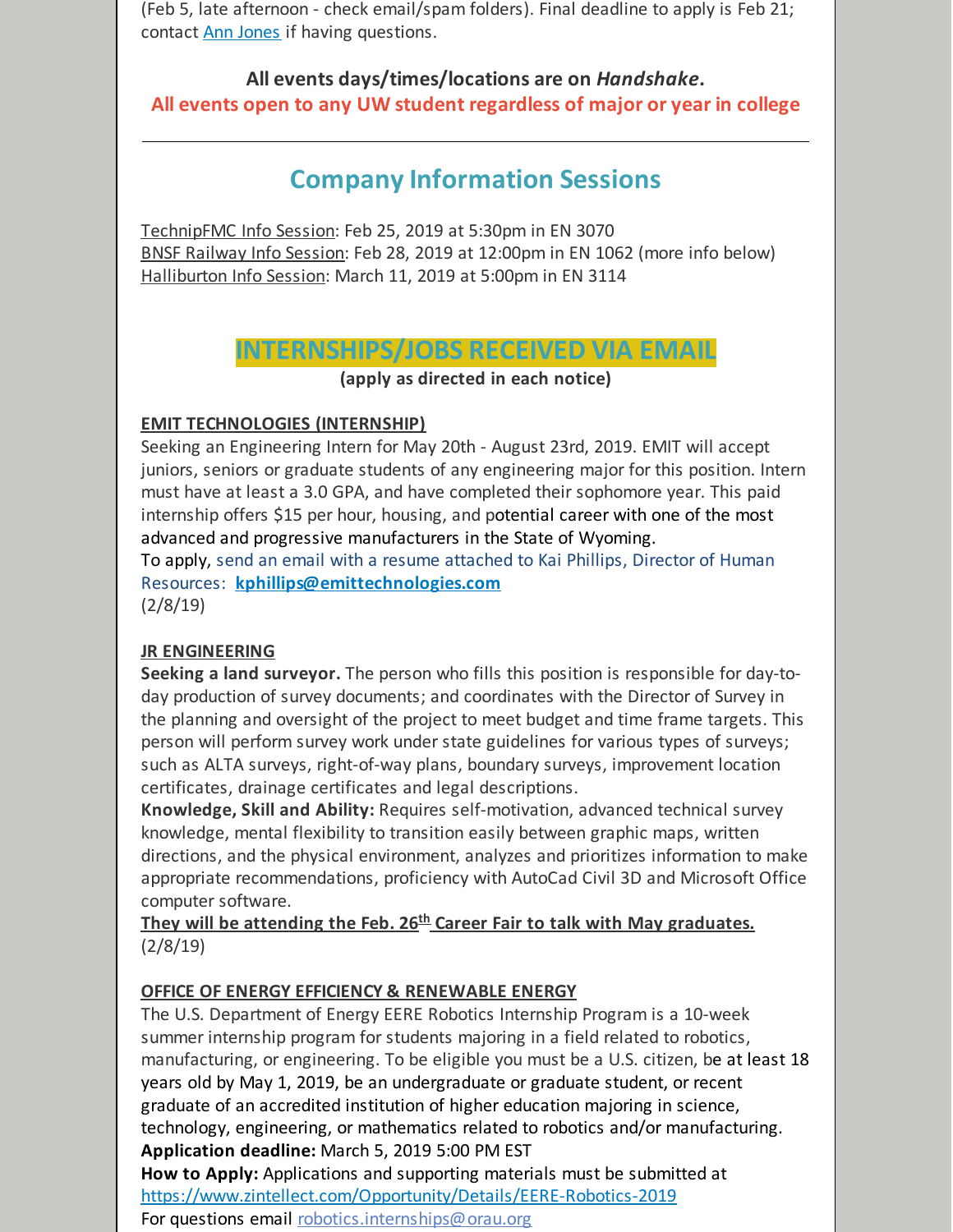#### **CIVILWORX, LLC**

Seeking an employee for their Cheyenne/Fort Collins office(s). They work on a wide range of projects from land development, municipal infrastructure, and both utility and drainage master planning. They have a lot of experienced staff (20+ years of experience) and now looking at potential of adding some new or recent civil engineering graduates to our group.

**Send resumes via email to Kelly Hafner [kelly.hafner@civilworxeng.com](mailto:kelly.hafner@civilworxeng.com) and the company will then be in contact about potential interviews.** (2/8/19)

#### **WESTERN RESEARCH INSTITUTE**

Seeking an intern at the Heavy Oil Technology Center(HOTC). HOTC is seeking a Chemical Engineering major for the Laramie location. **Minimum Requirements**: must be at least a Sophomore majoring in Chemical Engineering, with a GPA no lower than 2.5; possess engineering/mechanical skills, written and oral English communication skills, and Microsoft Office skills. **Submit resume via e-mail by March 29, 2019 to: Dr. Frank D. Guffey, HOTC Program Director, [fguffey@uwyo.edu](mailto:fguffey@uwyo.edu)** (2/8/19)

#### **EMIT TECHNOLOGIES (JOB)**

EMIT is seeking a Microsoft Dynamics GP System Engineer, Drafter (Draftsman), Electrical Engineer, Manufacturing Process Engineer, Mechanical Engineer, etc. They are dedicated to solving problems and designing solutions for natural gas compression applications. They are an unbalanced force in the industry, committed to driving change, action, and progress. Their goal is to help you breathe easy. **EMIT will be on campus Wednesday, February 20, 2019 for Mock Interviews.** Interview signups will be placed in Handshake soon. Visit their website at **<https://emittechnologies.com/>** for more information about the company. **Apply at [https://emit.bamboohr.com/jobs/view.php?id=12.](https://emit.bamboohr.com/jobs/view.php?id=12)**  $(2/1/19)$ 

#### **FLOW SYSTEMS**

Seeking Systems Engineering in Northern Colorado. Qualified candidates would have a BS in Mechanical Engineering, Electrical Engineering or Computer Science Engineering. Would be responsible for software and hardware development / integration, field installation and calibration, and data analysis and control. Applicants can expect up to 50% travel both domestically and internationally. **Skills include but are not limited to;** computer skills, AC/DC wiring/devices, electromechanical devices, electro-pneumatic devices, programming experience, communication and analytical skills, problem solving skills, attention to detail, independent work skills. **Applicants for full time positions starting May/June are being considered now. Full time, permanent position. Salary plus bonus and a competitive benefits package. Email Resume to: info@flowsystemsinc.com.** (2/1/19)

#### **US ARMY CORPS OF [ENGINEERS](https://files.constantcontact.com/b2624f04701/527cbe14-4614-4e2a-871e-5c02a6e612b4.pdf) (Click to view Flier)**

Construction Division (Omaha District) is looking for Student Engineers for summer work. To be eligible for Student Engineer positions you be currently enrolled at least half time in an accredited college seeking a degree, must maintain a 2.0 term and cumulative GPA, must be enrolled through at least August 2019, and must have completed at least one full academic year.

**For more information go to: <http://www.nwo.usace.army.mil/Careers/> Applicants must send resumes, transcripts, and preferred work location to**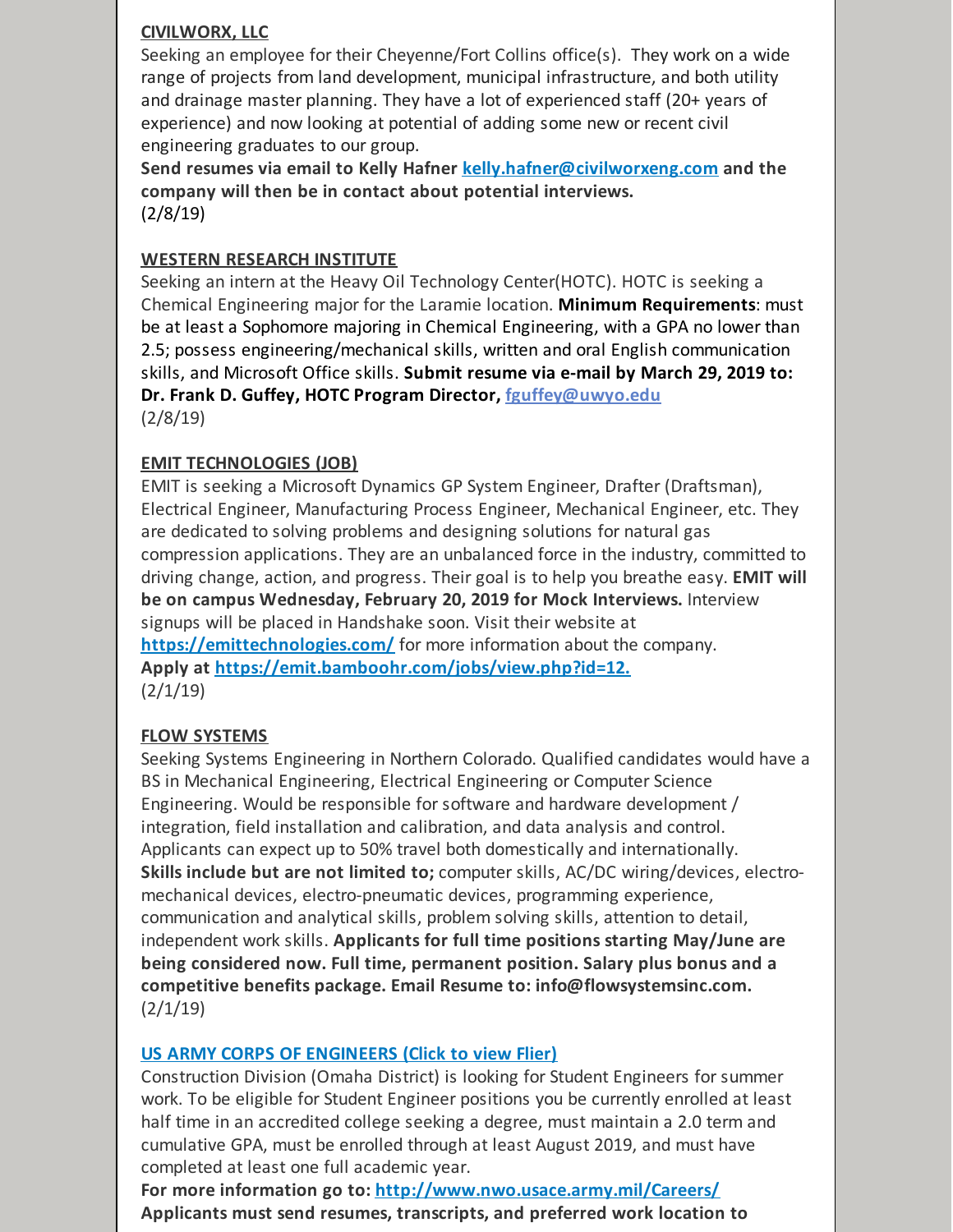**[Amanda.m.weber@usace.army.mil](mailto:Amanda.m.weber@usace.army.mil) no later than February 28th, 2019**  $(2/1/19)$ 

#### **SINCLAIR WYOMING REFINING COMPANY**

Seeking a Chemical Engineering student for a Summer Internship. **Education/Experience needed includes,** successfully pursuing an Accredited Bachelor Degree in Chemical Engineering. Students must have completed their freshman year and have a GPA of 3.0 or higher. **The intern will be accountable to assist process engineers as they monitor the process health, optimization and management for their assigned unit(s);** assist process engineers with collecting field data around process issues, learn basics of HYSYS and work with process unit models, develop skills to use department software for orifice plate and line size calculations, develop technical speaking and writing skills, develop problem solving abilities using well established engineering principles, monitor corrosion and chemical treatment programs in area of responsibility, track energy usage and make recommendations to reduce utility cost for the process unit, provide turn-around support for area of responsibility, develop P&ID's and perform field walk-downs, initiate and support Management of Change to properly document changes made in process unit, develop knowledge of Plant Information (PI) Process to review process data and revise screens. **APPLY THROUGH HANDSHAKE**  $(2/1/19)$ 

#### **IDAHO NASA DEVELOP**

Is now accepting applications for Summer 2019 Term. They are searching for ideal candidates who are either current students, recent graduates, or early/transitioning career professionals and express a strong interest in Earth science and remote sensing. The Node Proposed Summer Term Project: West Virginia Ecological Forecasting: Using NASA Earth Observations to Support the USFS Monongahela National Forest. The Application Window is **January 21st - March 1st.** More information is found here: **<https://develop.larc.nasa.gov/apply.php>** Questions can be sent to **[kristen.dennis@ssaihq.com](mailto:kristen.dennis@ssaihq.com)**  $(2/1/19)$ 

#### **STAHLY ENGINEERING & ASSOCIATES**

Looking for a full-time structural E.I. with B.S. or M.S. in Civil Engineering to join their Bozeman or Helena, Montana Office. Successful completion of the Fundamentals of Engineering exam from NCEES. Must be prepared for both the office environment and field operations. Salary is dependent on experience and qualifications. Benefit package includes generous holiday and personal time off pay, health, dental, and vision insurance, and a 401K/profit sharing plan.Employees also enjoy other bonus/incentive opportunities.

**Mail resumes and references to Stahly Engineering & Associates, Attention: Human Resources, 3530 Centennial Drive, Helena, MT 59601**

**-OR-**

**Email resumes and references to Stahly Engineering & Associates at mail@seaeng.com**

Applicants are encouraged to submit a resume and references prior to the career fair on February 26, 2019. Interviews may be scheduled in advance for selected candidates.

 $(2/1/19)$ 

#### **BNSF RAILWAY**

BNSF Railway has a very competitive Engineering Management Trainee (MT) Program. The Operations Management Trainee position is a leadership role at BNSF Railway.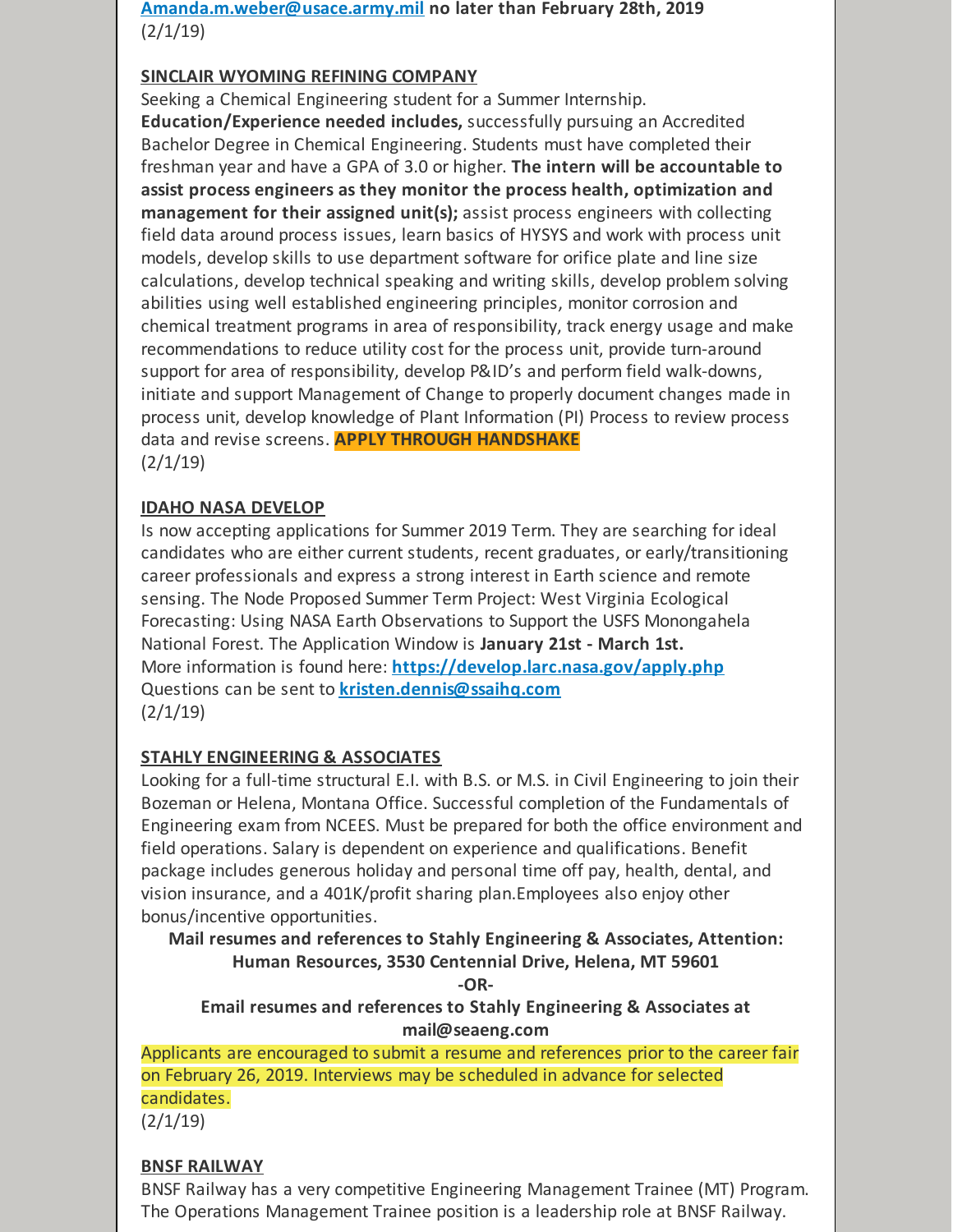These individuals lead a diverse work group to safely and efficiently accomplish work assignments and goals that are in line with the company's vision. MT program is open to all types of engineers. Relocation assistance may be provided to those who are moving more than 50 driving miles from their permanent residence. **June or September 2019** is the anticipated start date. **Salary Range is \$68,500** with increases upon completion of MT Program which takes 6-12 months to complete. **Position is listed in Handshake for anyone to apply. INFO SESSION: noon-1pm (food provided) / Questions and Meet-and-Greet to follow, until 2pm -- EN 1062**  $(2/1/19)$ 

#### **T-O ENGINEERS**

Is seeking motivated college students interested in the opportunity to secure a summer Internship. Your role as an intern for T-O would include working with project managers and, project and staff engineers. You would be hands on with projects both in and out of the office, really experiencing what it takes to be a part of a great engineering team and getting your hands dirty on the job.

**Position Requirements:** Current College Junior/Senior student studying Civil, Engineering, Survey, or a related field, computer skills a plus including experience with AutoCAD, Civil 3D and/or Microstation. Self-motivated, team-oriented with a willingness to learn.

**Apply at <https://theapplicantmanager.com/jobs?pos=t7125&fs=1.0em>**  $(2/1/19)$ 

# ii handshake

**\*\*\*over 100 new jobs or internships are posted daily\*\*\***

**Companies recently postings**: **Tennessee State Government, National Renewable Energy Laboratory, Ford Motor Company, Visa, Inc., American Electric Power, Fast Enterprises, LLC, BRS Architects, CrowdStrike, Inc., Space Dynamics Lab, and (many more!)**

> **Click on the [Handshake](http://www.uwyo.edu/aces/career-services/handshake.html) logo above and students use your UW username and password to sign-in; update your student profile if actively seeking employment opportunities**



**Self-directed career preparation modules (including resume/cover letter/interviewing/networking) Click on the [EPIC](http://www.uwyo.edu/aces/epic.html) logo above**